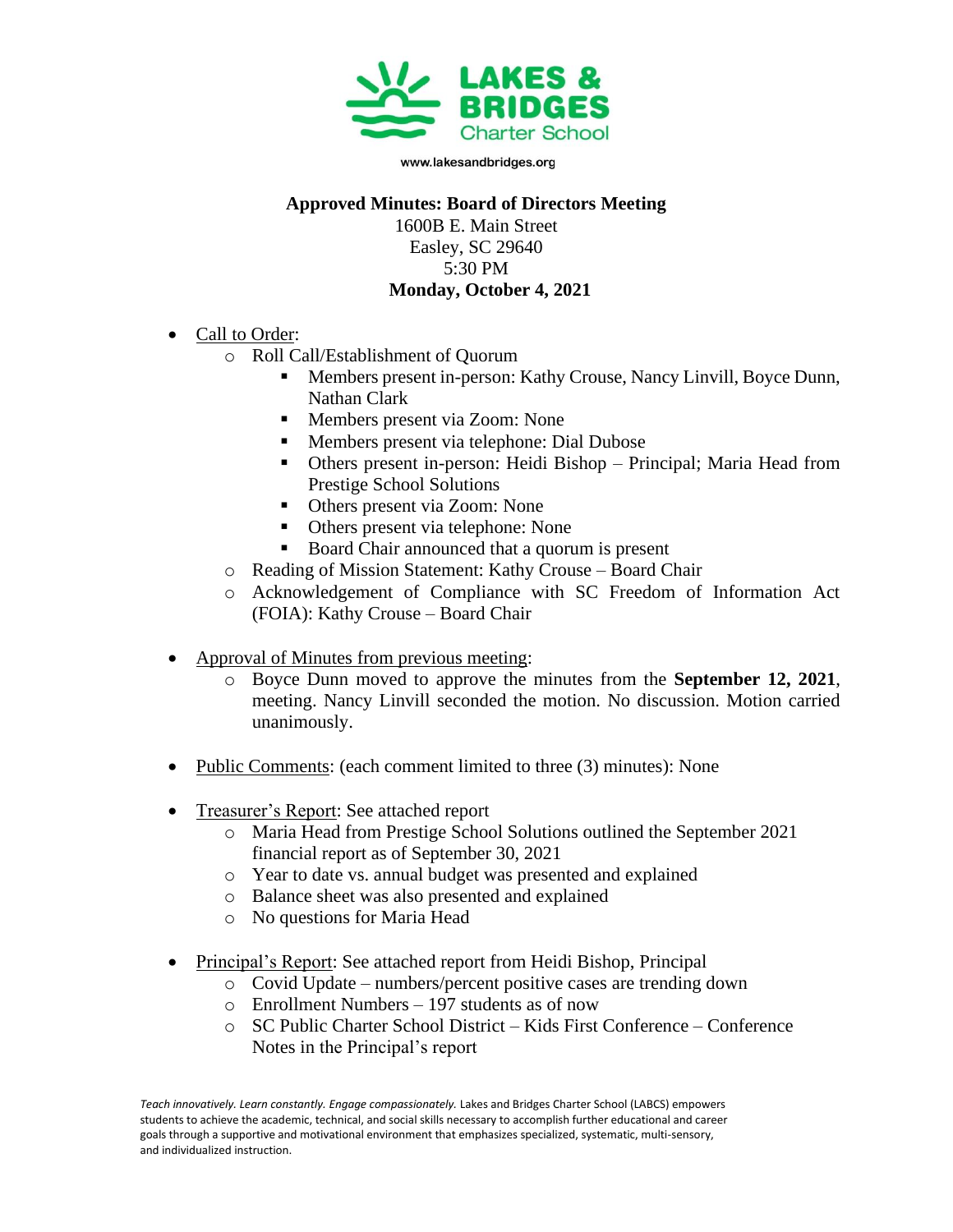

## www.lakesandbridges.org

- $\circ$  School Resource Officer (SRO) Funding Potential Heidi is working on the application for the SRO
- Chairman's Report: See attached report from Kathy Crouse
	- o Status on removal of kindergarten from the LABCS Charter and reducing the enrollment number in our charter
		- Board members signed corporate resolutions regarding these changes
		- Copies of the resolutions will be included in these minutes
	- o Status of Cyber Security Training
		- Kathy Crouse updated the board on this, the firewall system, etc.
		- Faculty and staff will take part in this and so will board members
	- o Upcoming Conferences
		- International Dyslexia Association (Charlotte, NC, October 21-23) this is now 100% virtual
		- Public Charter School Alliance of SC: SC Charter Schools Conference (Charleston, SC, November 29-December 1)
- Committee Reports:
	- o *Building and Grounds*:
		- Fence installation has begun
		- Meeting with Pickens County to get guard rail added (approved for \$15,000.00)
			- Per Boyce Dunn, Carl Crane (owner of building/lot) needs to grant an easement of Pickens County to install a guard rail
			- Nancy Linvill will call Phil Owens to ask him to contact Carl Crane
			- We will need a survey and an engineer to determine details of easement
		- Fence installation; potential county/state funding?
		- Quotes on repairing asphalt cracks
	- o *Strategic Planning Update:* See attached notes in board packet
	- o *Personnel Committee*: Susie Dooley, Nancy Linvill, Brandi Hallmark
		- Establishing Principal goals
		- No report at this meeting
	- o *Fundraising Committee*: Debbie Vaughn, Development Director
		- See attached report from Debbie Vaughn
		- Golf tournament fundraiser will be on **October 18, 2021**; check-in at 1:00 PM and a shotgun start at 2:00 PM
		- Fundraising across multiple teams
	- o *Education Committee*: Nancy Linvill, Carolyn Stroup and Susie Dooley
		- No report this meeting
	- o *Sunshine Committee*:
		- Looking for ideas

Teach innovatively. Learn constantly. Engage compassionately. Lakes and Bridges Charter School (LABCS) empowers students to achieve the academic, technical, and social skills necessary to accomplish further educational and career goals through a supportive and motivational environment that emphasizes specialized, systematic, multi-sensory, and individualized instruction.